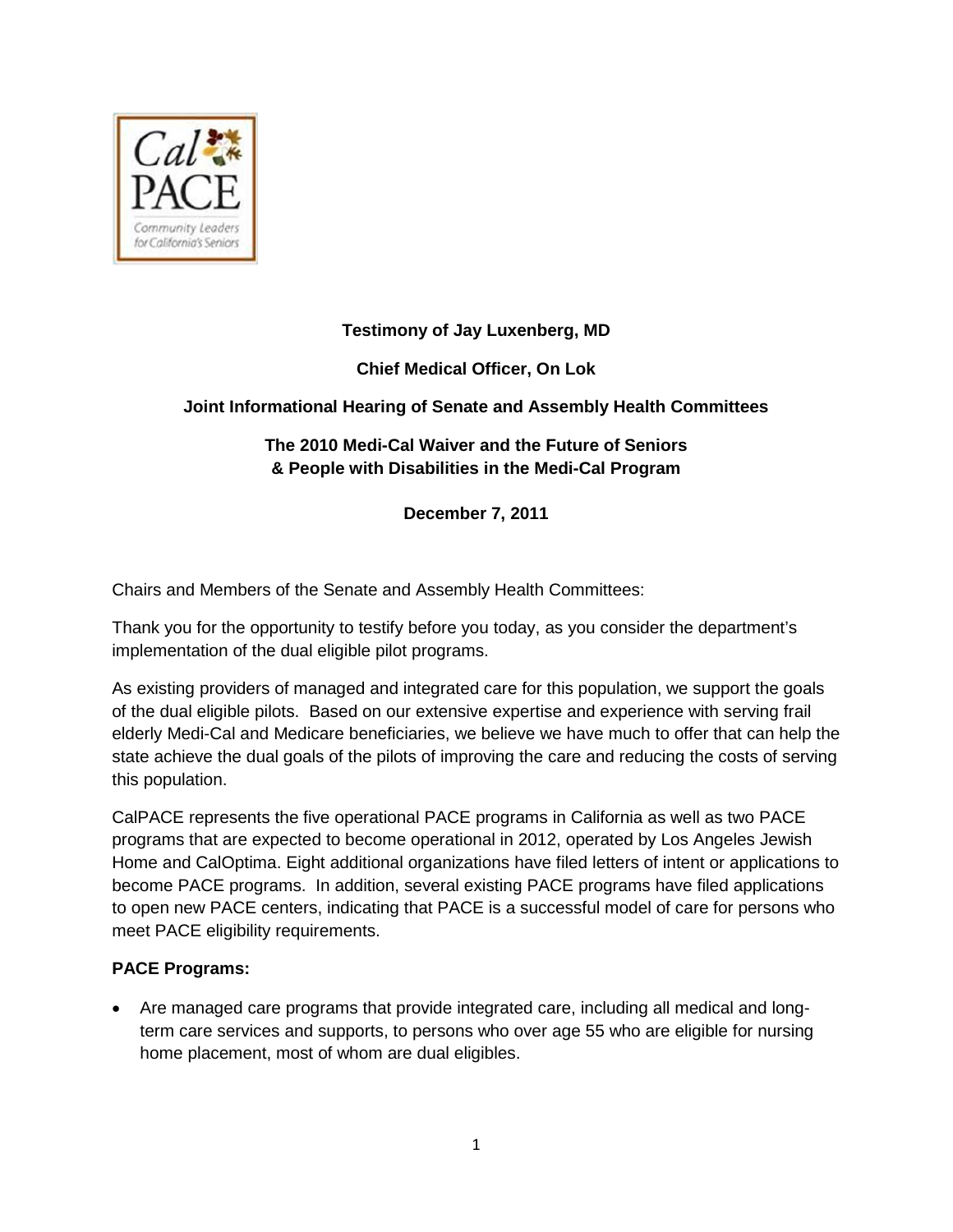- Provide all Medicare and Medi-Cal covered benefits including, but not limited to, primary and specialty medical care, adult day care, in-home services, prescription drugs, lab and diagnostic services, physical and occupational therapies, meals, transportation, mental health and behavioral health services, and, when necessary, hospital and nursing home care.
- Are at risk for, and pay for any and all health care services needed by enrollees, including extended nursing home stays, under capitated payments that do not change despite the level of care needed by the enrollee.
- As part of their focus on prevention and keeping people out of nursing homes and hospitals, also provide many supportive services that are not covered benefits under the Medicare and Medicaid programs in order to help enrollees remain safely in their homes, such as home improvements, cleaning, pest extermination, air conditioners, functioning refrigerators, grab rails and ramps.
- Collectively, have over 80 years of experience in delivering fully integrated care to frail older adults, all of whom are eligible for placement in a nursing facility from the moment they are admitted to PACE programs.
- PACE participants generally stay with their PACE organizations for the last three to four years of their lives. They receive increasingly complex and intensive services and care coordination in their later years of enrollment, all of which PACE organizations remain at full risk for under capitated payment arrangements.

# **PACE Serves the Frailest Beneficiaries**

- Not all dual eligibles are the same. According to data compiled by DHCS, over half have four or fewer chronic conditions, while roughly 30 percent of dual eligibles have 10 or more chronic conditions.
- Beneficiaries served by PACE programs have the highest levels of impairment. The average California PACE participant is 79 years old, has fourteen medical conditions and is impaired in at least three activities of daily living (bathing, walking, toileting, feeding and transferring).
- Two out of three PACE participants have a diagnosis related to some form of cognitive impairment, primarily dementia.
- While disease management, general care coordination, and use of loosely affiliated networks of health care and long-term care service providers may provide a workable model of integrated care for less impaired dual eligibles, in our experience, it will not be successful for those with the highest levels of impairment.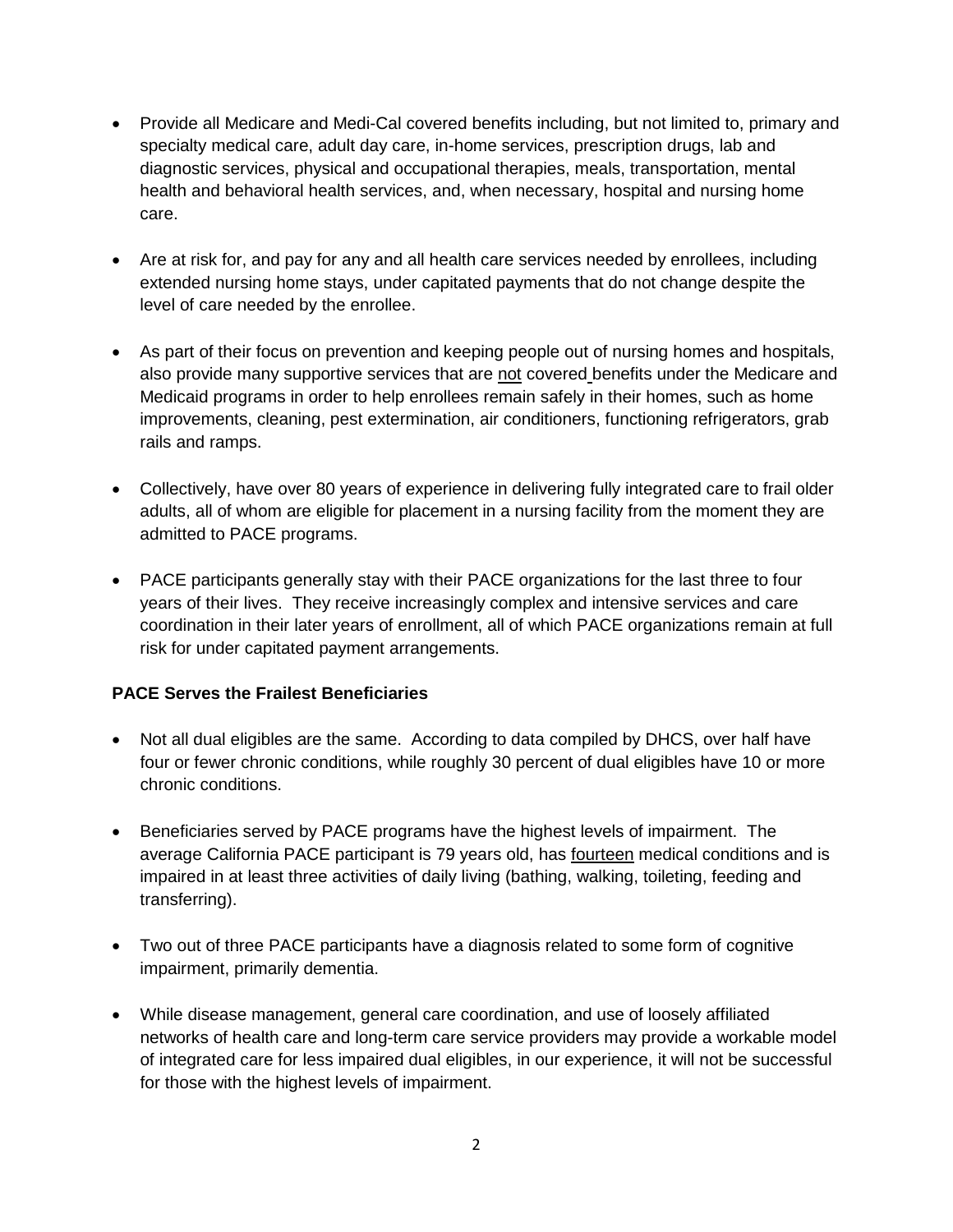#### **PACE is a Proven Model of Care**

- Numerous studies show PACE enrollment is associated with greater use of adult day health care services, lower nurse home visits, fewer hospitalizations, fewer nursing home admissions, a higher probability of receiving ambulatory care, greater survival, an increased number of days in the community, better health, better quality of life, greater satisfaction with overall care arrangements, and better functional status.
- PACE programs have been able to reduce the hospital days per thousand to the level of the general Medicare population and reduce short-term hospital utilization, although all PACE members have much more serious health problems than the older population at large and are eligible for a nursing home level of care.
- Despite the fact that all PACE enrollees are eligible for nursing home placement at the time they enroll in PACE, only 10 – 15 percent of PACE enrollees permanently reside in nursing homes at any given time.

#### **Unique Features of PACE Model**

- Use of a comprehensive interdisciplinary team (IDT), which assesses each enrollee's needs when they are enrolled and whenever their care needs change.
- Use of personalized care plans.
- Use of active care coordination and management, and oversight of the care provided, through close interaction between all providers who have contact with enrollees.

# **For the dual pilots to succeed, PACE needs to operate side-by-side with managed care plans**

- Most managed care plans don't have the experience or expertise to manage the care needs of very frail older beneficiaries; many tell us they would prefer to have them go into PACE.
- Based on our experience with the managed care transition for seniors and persons with disabilities, unless duals who may benefit from PACE are identified and given an option to enroll directly in PACE, many will default into managed care plans and will end up in nursing homes or opting back into fee-for-service Medi-Cal before PACE programs have a chance to work with them to keep them in the community.
- To ensure the frailest enrollees have access to PACE, CalPACE recommends that PACE programs be able to operate side-by-side with plans participating in the pilots. Specific elements of this approach include: